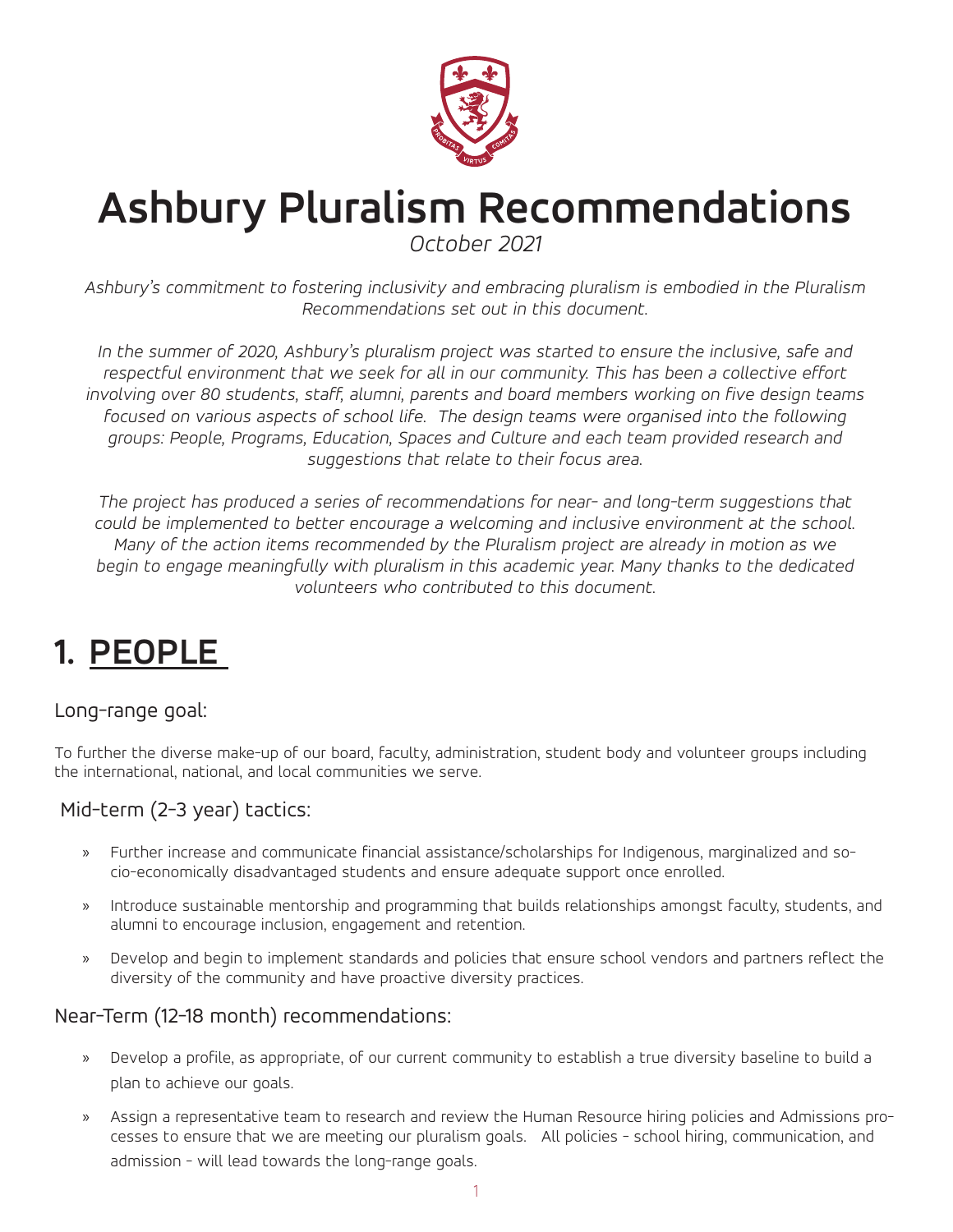## **2. EDUCATION**

#### Long-range goal

Over their time at Ashbury, students will be exposed to courses, curricula, projects, and resources that represent a broad diversity of perspectives across all subject areas and grade levels. This exposure recognizes that Canadians have a special duty to learn from, and engage Indigenous and pluralistic perspectives.

#### Mid-term (2-3 year) tactics:

- » Ensure that course offerings and programs have input from pluralism team and gives consideration to materials and contexts that are inclusive of different voices and perspectives and voices.
- » Assign a small team to develop an ongoing program in professional development for our faculty and parents that focuses on educating towards our long-range goal of inclusion. (eg, anti-racism, cross-cultural competency, coaching communications)
- » Establish a baseline expectation for diversity, equity, and inclusion awareness among volunteers, board, staff, faculty. Ensure expectations are clear.
- » Assign a team of Ashbury community members to organize and oversee how pluralism fits into the portrait of an Ashbury graduate.

#### Near-Term (12-18 month) recommendations:

- » Engage faculty and staff in an exploration of their current learning scaffold.
- » Identify courses, curricula, projects, and resources that contribute towards the long-term learning experiences goal; and identify specific opportunities and outcomes that are aligned with the goal of inclusive curricula and academic programs.

## **3. PROGRAMS**

#### Long-range goal

To advance our mission to include further experiences that apply a pluralism lens to existing programs and enable students to become pluralistic global citizens.

#### Mid-term (2-3 year) tactics:

» Develop experiential programs that are grounded in Indigenous and diverse ways of knowing the world, developing leadership and respecting the land. Leverage programs like Round Square as appropriate.

#### Near-Term (12-18 month) recommendations:

- » Engage a small team that includes students and alumni to insert elements of pluralism into co-curricular and character programs and update co-curriculars with the objectives.
- » Engage in ongoing cross cultural training for Boarding staff to ensure awareness of the cultural norms that residential students may adhere to.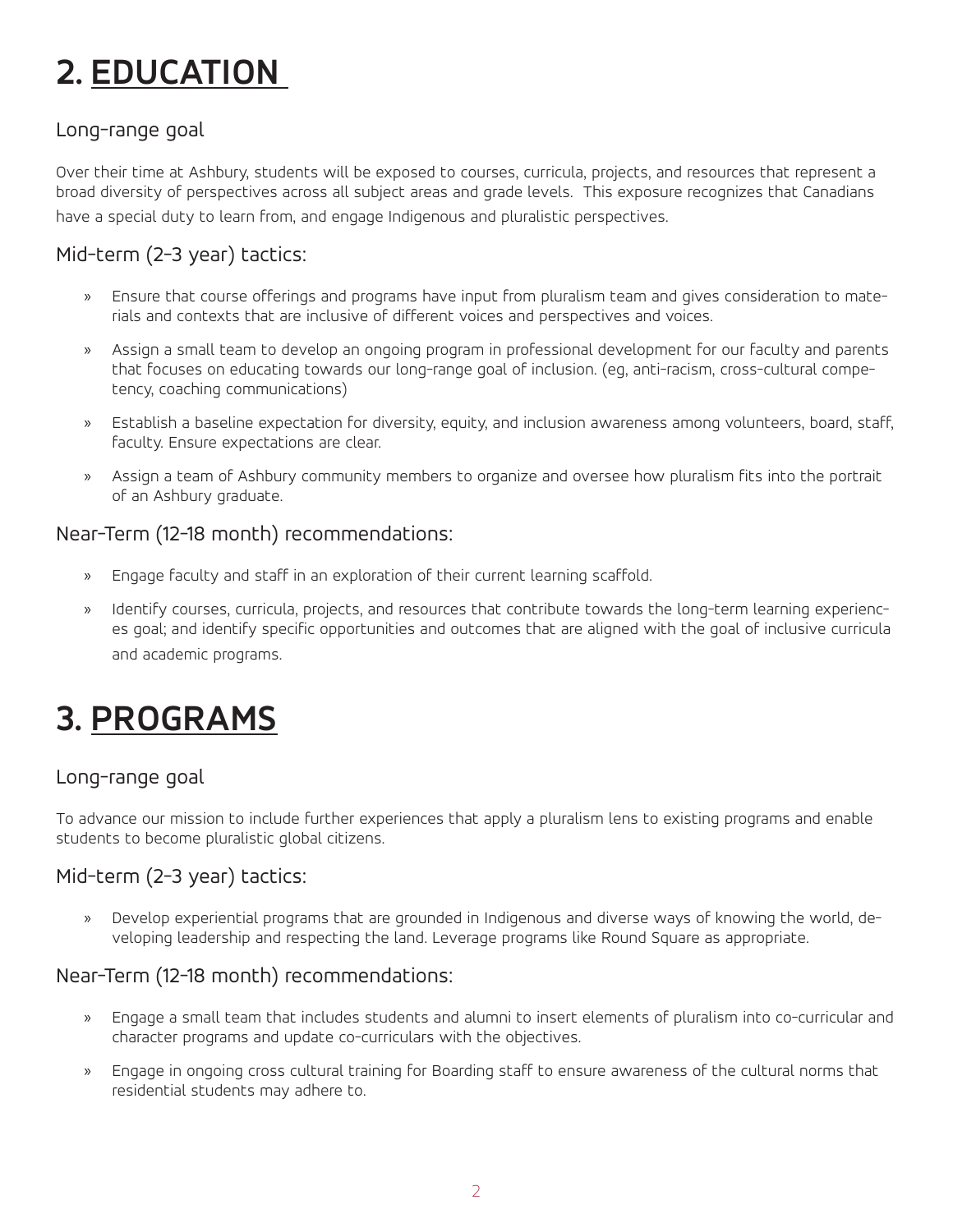## **4. SPACES**

#### Long-range goal

The physical campus will be safe, welcoming, and accessible to all members of our community. There will be symbols and landmarks that reflect a commitment to Pluralism on campus and in the buildings.

#### Mid-term (2-3 year) tactics:

- » Indoor and outdoor community spaces will have visible connections to diverse cultures and perspectives that amplify our long-range learning goals around pluralism, including acknowledgement of Indigenous history and diverse perspectives.
- » Develop a long-range plan for physical accessibility and spaces, including restrooms, accomodations and changing places for community members of all gender identifications.
- » Designate a room for multi-faith traditions that can be used as a reflective ceremony space.
- » Establish a policy for new building construction that includes a consultation stage with multiple voices to ensure proactive implementation of inclusive design practices.

#### Near-Term (12-18 month) recommendations:

- » Conduct a facilities review, to identify opportunities and obstacles to meet the long-range goal of accessibility, signage and mobility.
- » Engage a small team to review art, architecture, heritage and landscaping to make recommendations that will lead to an intentionally welcoming and inclusive environment.

## **5. CULTURE**

#### Long-range goal

The school culture will be welcoming, inclusive and growth minded. We strive for a community in which all members feel they belong, have a voice and are reflected in the institution.

#### Mid-term (2-3 year) tactics:

- » Determine resources required to support diversity and inclusion practices and policies including external support, and a focused responsibility to assist the school with advancing Pluralism.
- » Formalise our commitment to Pluralism by updating the code of conduct, referencing Pluralism in student, staff and faculty handbooks, training manuals, discipline, language protocols, indigenous protocols, recruitment and onboarding policies and baseline DEI principles.
- » Survey and review our community to evaluate comfort with pluralism principles and concepts to measure effectiveness of training.

#### Near-Term (12-18 month) recommendations:

- » Establish a Pluralism Council (comprised of faculty, administration, alumni and students) to research and inform best practices and advise in matters that relate to Pluralism.
- » Create and leverage partnerships with organisations that are leaders in pluralism to educate the school community about cross-cultural issues and to expand our cultural awareness. Ensure proper protocols and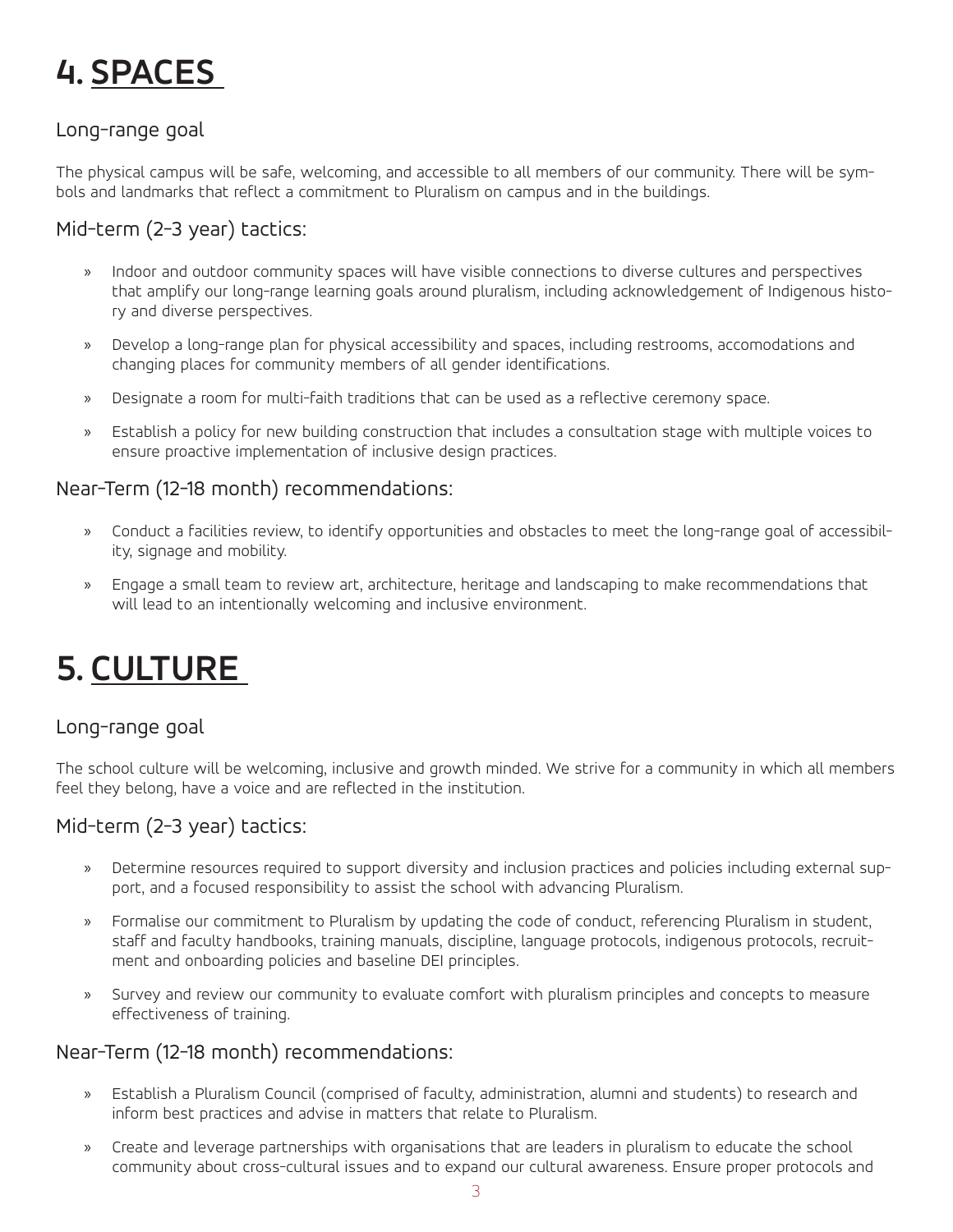appropriate compensation of elders and advisors who share knowledge.

- » Communicate and celebrate the school's commitment to Pluralism in marketing and communications materials
- » Celebrate and honour the religions, identities, foods and ceremonies that exist in our community with a focus on ensuring a welcoming culture. Align opportunities with school calendar to ensure important celebrations are honoured.
- » Create spaces and ongoing opportunities for dialogue related to complex local, national and global events and issues (micro and macro level). Establish protocols for reacting to world events where possible.